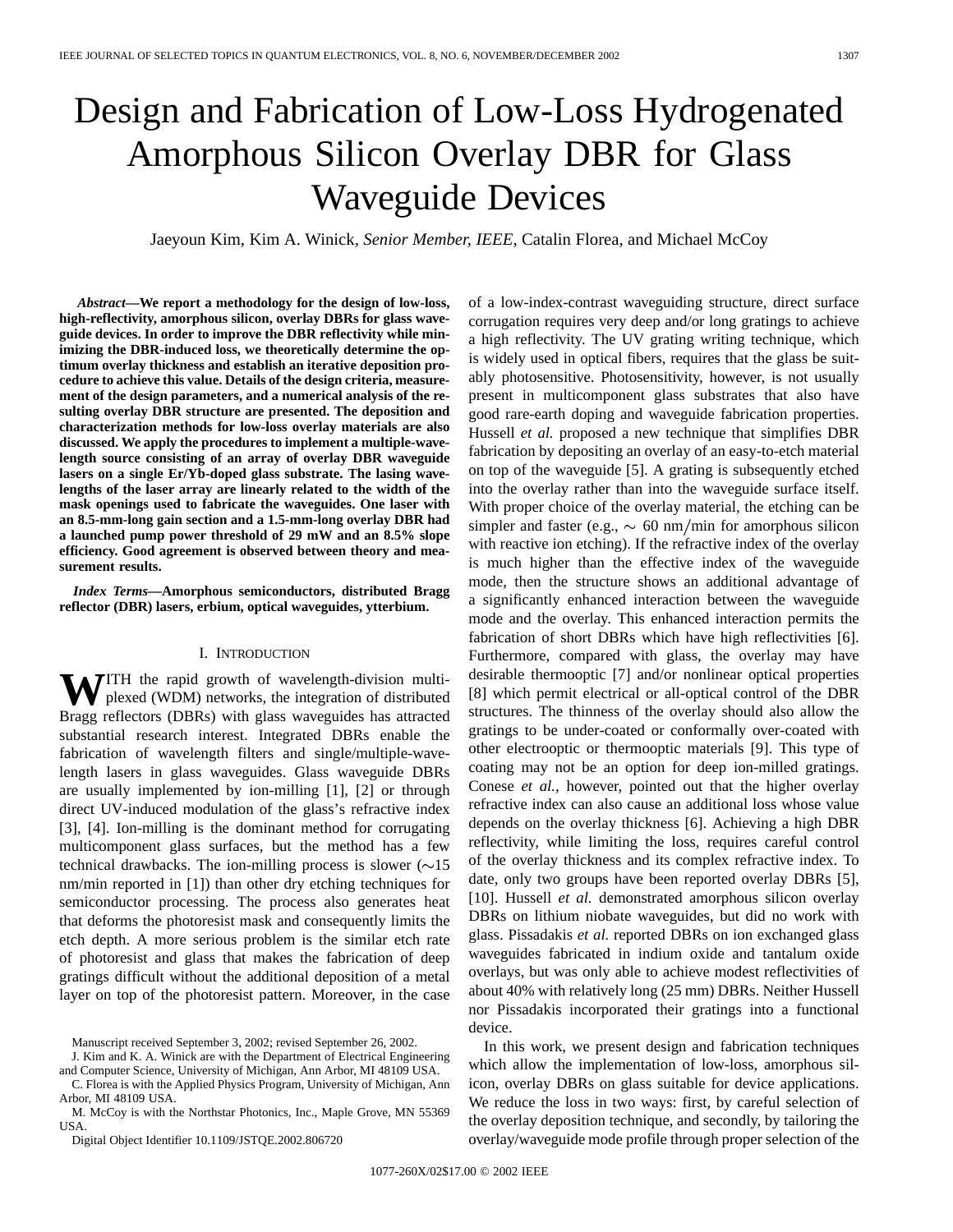

Fig. 1. Schematic diagram of overlay/waveguide structure showing the enhanced interaction between the overlay and the guided mode. The enhancement can improve the DBR reflectivity after the patterning a grating on the overlay.

overlay thickness. For the latter, we utilized previous reports that studied how propagation loss is related to the overlay-induced changes of the mode profile and the overlay characteristics [6], [11]. Based on these results, we devised an approach to achieve an appropriate overlay structure that consists of the following four steps: characterization of the waveguide, measurement of the complex refractive index of the overlay material, mode analysis of the combined overlay/waveguide structure, and control of overlay thickness. To illustrate this approach, we have implemented low-loss overlay DBRs and an array of multiple-wavelength Er/Yb overlay DBR glass waveguide lasers. We will present the overlay design procedure in Section II of this paper, DBR fabrication details in Section III, and active and passive device performance in Section IV.

#### II. OVERLAY DBR DESIGN ISSUES

# *A. Modal Study of Overlay/Waveguide Structure*

Fig. 1 shows a sketch of the overlay/waveguide structure. The waveguide underneath the overlay may have a refractive index profile that is either step-index or graded. The overlay material is usually selected so that its refractive index is much higher than the effective index of the unperturbed (i.e., without overlay) waveguide mode. This selection enhances interaction between the mode and the overlay. By choosing the proper overlay thickness and complex refractive index, it is possible to control the propagation characteristics of the waveguide mode as a function of wavelength or polarization state. This concept of overlay/waveguide structures for mode control evolved from the theory of metal-clad waveguide polarizers [12]. The use of semiconductor and dielectric claddings was proposed for low-loss operations in an optical regime [13], [14]. Comprehensive theoretical studies of overlay/waveguide structures also led to a better understanding of their mode characteristics [6], [11]. The overlay/waveguide structure has been utilized for glass waveguide applications, including filtering [15], polarization discrimination [16], and detectors [17]. The overlay DBRs integrated with waveguides are especially relevant to the work reported here [5], [10]. A closely related structure that utilizes the same concept is the side-polished fiber device where an overlay is employed to enhance the evanescent coupling of the field for filtering and sensing applications [18], [19].

The complex refractive index and the thickness of the overlay are the two most important parameters that control characteristics of the propagation mode of the overlay/waveguide structure. It is important to take the imaginary part of the refractive index into consideration, since the overlay material often exhibits high loss in optical regime. Once the complex refractive index is fixed by the material selection, the overlay thickness becomes the main parameter that controls the mode characteristics (profile and complex effective index) of the overlay/waveguide structure. By making the overlay thicker, one can enhance the interaction between the waveguide mode and the overlay through redistribution of mode power from the waveguide into the overlay. The enhanced interaction results in higher reflectivity when the overlay is corrugated to form a DBR. A tradeoff exists, however, between interaction enhancement and propagation loss. The redistribution of mode power into the overlay may increase the propagation loss if the optical loss of the overlay material is higher than that of the waveguide. On the other hand, if the overlay is too thin, then the interaction becomes weaker and the DBR will exhibit low reflectivity. With the waveguide characteristics and the overlay refractive index determined, the overlay thickness should be chosen to yield a high degree of overlay/waveguide interaction while maintaining an acceptable propagation loss.

The mode characteristics can be highly sensitive to the overlay thickness near the desirable value. A simplified modal analysis of an overlay/waveguide structure clarifies this issue. Fig. 2(a) shows the overlay/waveguide structure approximated by four, planar, step-index layers (substrate, waveguide, overlay, air) and the corresponding material parameters. The complex effective index of the overlay/waveguide was obtained by solving the complex characteristic equation [20]. The reflectivity of the corrugated overlay DBR was estimated by modeling the DBR as a multiple stack of high- and low-index layers, which yields the following expression for the reflectivity  $R$  for TE polarization [21]

$$
R = \tanh^2\left(\frac{\Delta N_{\text{eff}}}{N_{\text{eff}}}m\right) \tag{1}
$$

where  $N_{eff}$  is the real part of the effective index of the guided mode without the overlay,  $\Delta N_{\text{eff}}$  is the change in the real part of the effective index of the guided mode when the overlay is added, and  $m$  is the number of grating periods. Fig. 2(a) and (b) illustrates the mode characteristics as the overlay thickness is varied from 0 to 28 nm. As the overlay thickness is increased from zero, the mode characteristics change gradually. When the overlay thickness reaches 25 nm, the additional propagation loss due to the overlay becomes 0.67 dB/cm and the corresponding reflectivity of a Bragg grating with 5000 periods is 65.13%. With a 3-nm increase in overlay thickness, the additional loss increases to 3.1 dB/cm and the reflectivity becomes 98.19%. For this structure, the desirable overlay thickness lies in the range of 25–28 nm depending on the desired propagation loss and DBR reflectivity. The results clearly indicate that deposition thickness control with nanometer accuracy is required.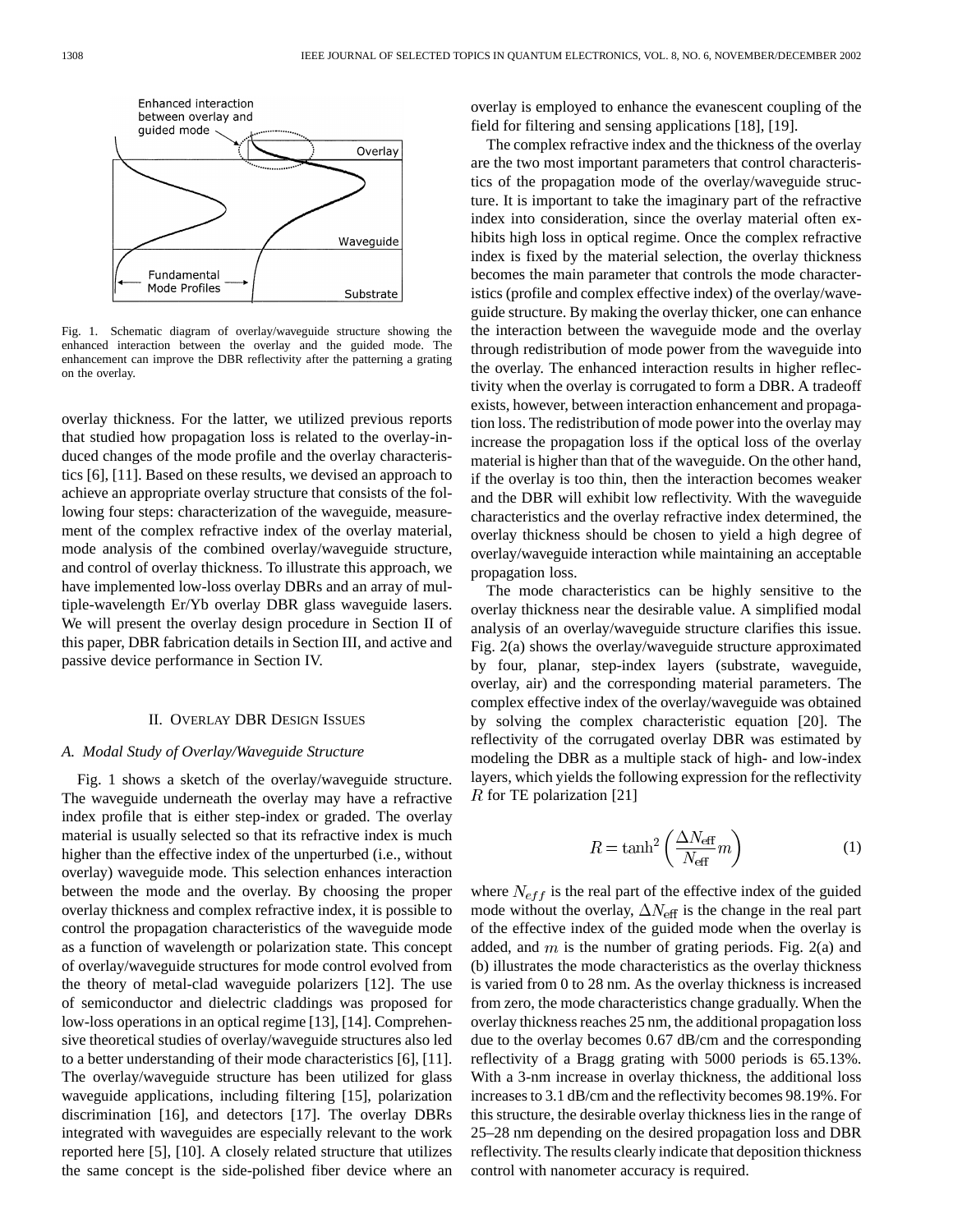

Fig. 2. (a) Overlay/waveguide structure and the calculated mode profiles. (b) Calculated additional loss, index change, and DBR reflectivity for 5000 periods as a function of overlay thickness.

# *B. Iterative Approach to a Target Thickness*

We have established the following iterative procedure to achieve the target overlay thickness. First, the index profile of the waveguide is obtained by a refractive near-field (RNF) measurement. The complex refractive index of the overlay material is also experimentally determined (details in Section III-A). Next, a finite difference method (FDM) is used to calculate the mode characteristics (i.e., the real and imaginary parts of the effective index and the mode profile) of the overlay/waveguide structure. In order to effectively analyze the structure that simultaneously contains elements measured in nanometers (overlay) and in micrometers (waveguide), we adopt a variable step-size FDM scheme [22]. The full vectorial nature of the computational scheme allows the polarization dependence to be determined. Finally, as a function of overlay thickness, the additional propagation loss is computed from the imaginary part of the effective index and the reflectivity from the real part using  $(1)$ .

Each iteration cycle consists of a short-duration overlay deposition, followed by a waveguide throughput measurement. The process is terminated when the target overlay thickness is achieved as determined by the throughput loss measurements. In this way, the iterative approach ensures the implementation of a low-loss overlay DBR (detailed application in Section IV-B). Note that an *in situ* monitoring technique [23] or a precisely calibrated deposition system with closed-loop control may eliminate the need for this iterative approach. If the DBR grating has a duty cycle of 50%, then the DBR-induced loss should be half of the overlay-induced loss.

### III. OVERLAY DBR FABRICATION ISSUES

### *A. Overlay Material and Deposition*

The selection of the overlay material is important since the complex refractive index of the overlay determines the modal and loss characteristics of the overlay/waveguide structure. A good overlay film material must have a high refractive index (compared to the underlying substrate), low loss, and be compact and smooth with low scattering losses. In addition, the deposition and etching of the overlay by conventional semiconductor processing techniques should be easy. We choose amorphous silicon because it meets all of these requirements. It exhibits a high refractive index  $(2.9-3.4)$ , low inherent loss in the infrared, is easily deposited by sputtering or plasma-enhanced chemical vapor deposition (PECVD), and may be etched using well-developed reactive ion etching (RIE) techniques. We have found that PECVD of amorphous silicon is preferred over sputtering, since the silane gas  $(SiH<sub>4</sub>)$  used in this process results in hydrogenation of the deposited silicon film. The hydrogenation reduces the otherwise high infrared absorption loss of amorphous silicon by passivating the silicon dangling bonds with hydrogen radicals [24]. The hydrogenated amorphous silicon (a-Si:H) also has some desirable thermooptic [7], electrooptic [25], and nonlinear optical properties [8] which may permit electrical or all-optical control of the DBRs.

For our PECVD process, we maintained the chamber pressure at 430 mtorr, the RF plasma power at 90 W (70 mW/cm<sup>2</sup>), the silane flow at 100 sccm, and the substrate temperature at  $250^{\circ}$ C. We measured the complex refractive index  $(n + i\kappa)$  of the hydrogenated amorphous silicon (a-Si:H) film using the two-layer interference-fringe measurement technique [26]. For this measurement, an approximately 500-nm-thick layer of a-Si:H was deposited on a 1-mm-thick glass substrate to form a thin etalon of silicon. The spectral transmittance of this etalon was then measured across a 1000-nm range using a spectrophotometer. The transmission data for etalons made with PECVD a-Si:H and sputtered amorphous silicon exhibited typical interference fringe patterns as shown in Fig. 3. The  $n+i\kappa$  and the film thickness were estimated by least-square fitting the fringe pattern to the theoretical curve for a two-layer (a-Si:H/glass) etalon. The estimated  $n + i\kappa$  of the PECVD a-Si:H layer was found to be 3.40+ $i$ 0.0014 at 1530 nm. In comparison, the  $n+i\kappa$  of the sputtered, nonhydrogenated amorphous silicon was  $2.93 + i0.0048$ , indicating a loss which is nearly three times larger. Considering the real part of the refractive index, the sputtered silicon film also appears to be less compact. We also note that a recent study has reported that a-Si:H thin films with  $\kappa$  values as low as  $10^{-6}$ can be achieved provided the PECVD process parameters are optimized [27]. This is a topic for future work.

# *B. Patterning and Pattern Transfer*

For patterning of a photoresist grating on the a-Si:H overlay, we used a Lloyd mirror setup [28]. It was important to measure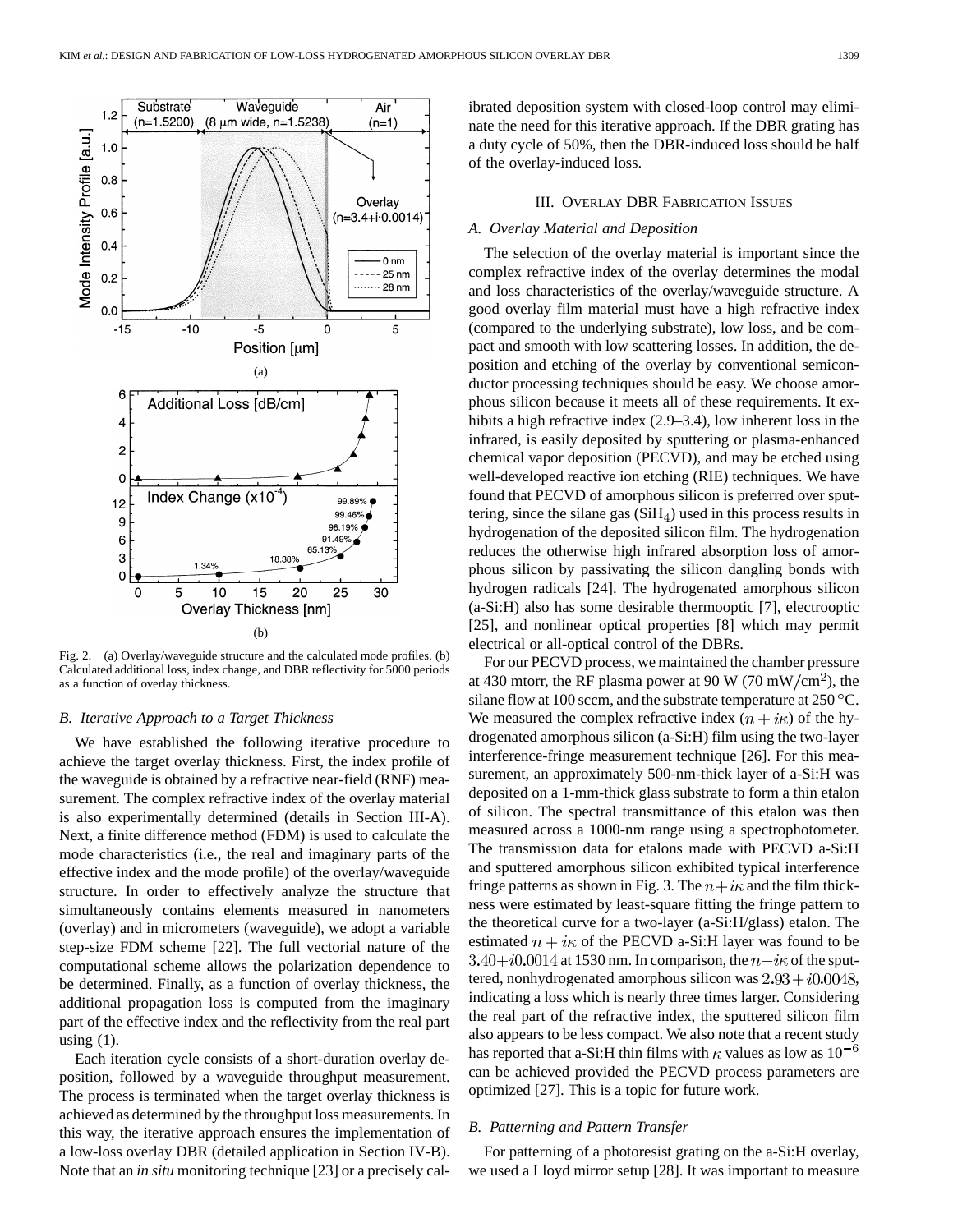

Fig. 3. Interference fringe pattern obtained for transmission through a silicon/glass etalon.

the period of the photoresist grating before permanently transferring the pattern into the overlay by RIE. We measured the grating period by illuminating the photoresist grating with an He–Ne laser beam and measuring the diffraction angle of the first-order backward-diffracted beam. The photoresist grating pattern was then transferred into the overlay by RIE with  $CF_4$  as the primary etching gas. RIE is an isotropic etching process that may reduce the duty cycle of the grating as it etches the overlay vertically. Since a reduction in the duty cycle of the grating will result in a lowered DBR reflectivity, we added  $CHF<sub>3</sub>$  as the secondary processing gas. During the RIE, the radicals from  $CHF<sub>3</sub>$  form a polymer layer around the a-Si:H surface and consequently induce anisotropy into the etching process. We maintained a  $CF_4$ : CHF<sub>3</sub> gas flow ratio of 25:28 sccm, a chamber pressure of 50 mtorr, and a 13.56-MHz RF plasma power of  $200 \text{ W}$  (160 mW/cm<sup>2</sup>). The flow ratio was chosen based on repeated RIE trials performed at different flow rates followed by inspection of the resulting overlay grating's cross section using a scanning electron microscope (SEM).

### *C. Overlay Grating Thickness Measurement*

Once fabrication of the overlay DBR was completed, we accurately determined its thickness by measuring the diffraction efficiency of the zeroth-order backward-diffracted beam as a function of incidence angle. The measured values were fitted to the theoretically predicted curves generated using a rigorous coupled-wave analysis (RCWA) [29]. The diffraction efficiency depends on grating depth, period, shape, duty cycle, and the refractive indices of the grating and substrate. The grating depth and duty cycle have the strongest influence on the diffraction efficiency. With the refractive indices and the grating period already determined by techniques described in Sections III-A and III-B, we measured the duty cycle by taking a top-view SEM scan of the grating. Since the grating cross-section usually assumes a trapezoidal shape, due to residual anisotropy in the RIE etch, we used a multiple-layer approximation of RCWA [30]. The application of this method is described in Section IV.



Fig. 4. Schematic diagram of a glass waveguide laser with the overlay DBR.

# IV. APPLICATION OF THE OVERLAY DBR

Planar waveguide lasers fabricated on rare-earth-doped glass have attracted considerable research interest as lightwave sources for fiber-optic WDM networks. Their advantages include the use of high rare-earth-doping concentrations to achieve compact devices and the potential to integrate a host of optical components on a single substrate. Several glass waveguide DBR lasers [1], [31] and laser arrays [2], [32] have been fabricated with DBRs implemented by ion-milling or UV-induced refractive index modulation. In this section, we demonstrate that low-loss high-reflectivity DBRs can be fabricated in glass waveguides using a-Si:H overlays. We illustrate this technology by applying the design and fabrication techniques of Sections II and III to implement a multiple-wavelength, Er–Yb, overlay-DBR glass waveguide laser array.

# *A. Waveguide Modal Analysis*

We fabricated the waveguides on an alkali phosphate glass wafer co-doped with  $1.0 \times 10^{20}$  Er<sup>3+</sup>ions/cm<sup>3</sup> and  $6.0 \times 10^{20}$  Yb<sup>3+</sup>ions/cm<sup>3</sup>. Fig. 4 shows a sketch of the overlay/waveguide DBR laser. Six waveguides were formed by  $K^+$ -Na<sup>+</sup> ion exchange through Al mask openings ranging in width from 1.5 to 3.0  $\mu$ m. Following the ion exchange, the wafer was diced and its end faces were polished perpendicular to the waveguides. In order to estimate the waveguide propagation loss, we used the Fabry–Pérot fringe measurement technique on identical waveguides fabricated in undoped glass of the same composition [33]. The measurement results of the waveguides fabricated under the same conditions on an undoped wafer showed that the propagation loss is approximately 0.3 dB/cm near 1530 nm. We performed a modal analysis on the waveguide fabricated using a  $3-\mu m$ -wide mask opening. The refractive index profile of the glass waveguide (without overlay) was measured using a commercial RNF scanning machine. Fig. 5 shows the two-dimensional (2-D) refractive index profile of the waveguide with a measurement resolution of 0.4  $\mu$ m in depth and 0.8  $\mu$ m in width. The waveguide has a maximum index change (with respect to the substrate) of  $3.8 \times 10^{-3}$  and exhibits a near-Gaussian refractive index profile that is 8  $\mu$ m in depth (1/e point) and 16.8  $\mu$ m in width (1/e full width). The FDM grid size for the waveguide portion was the same as the RNF resolution and the vertical grid size for the overlay portion was varied from 0.5 to 1 nm. The FDM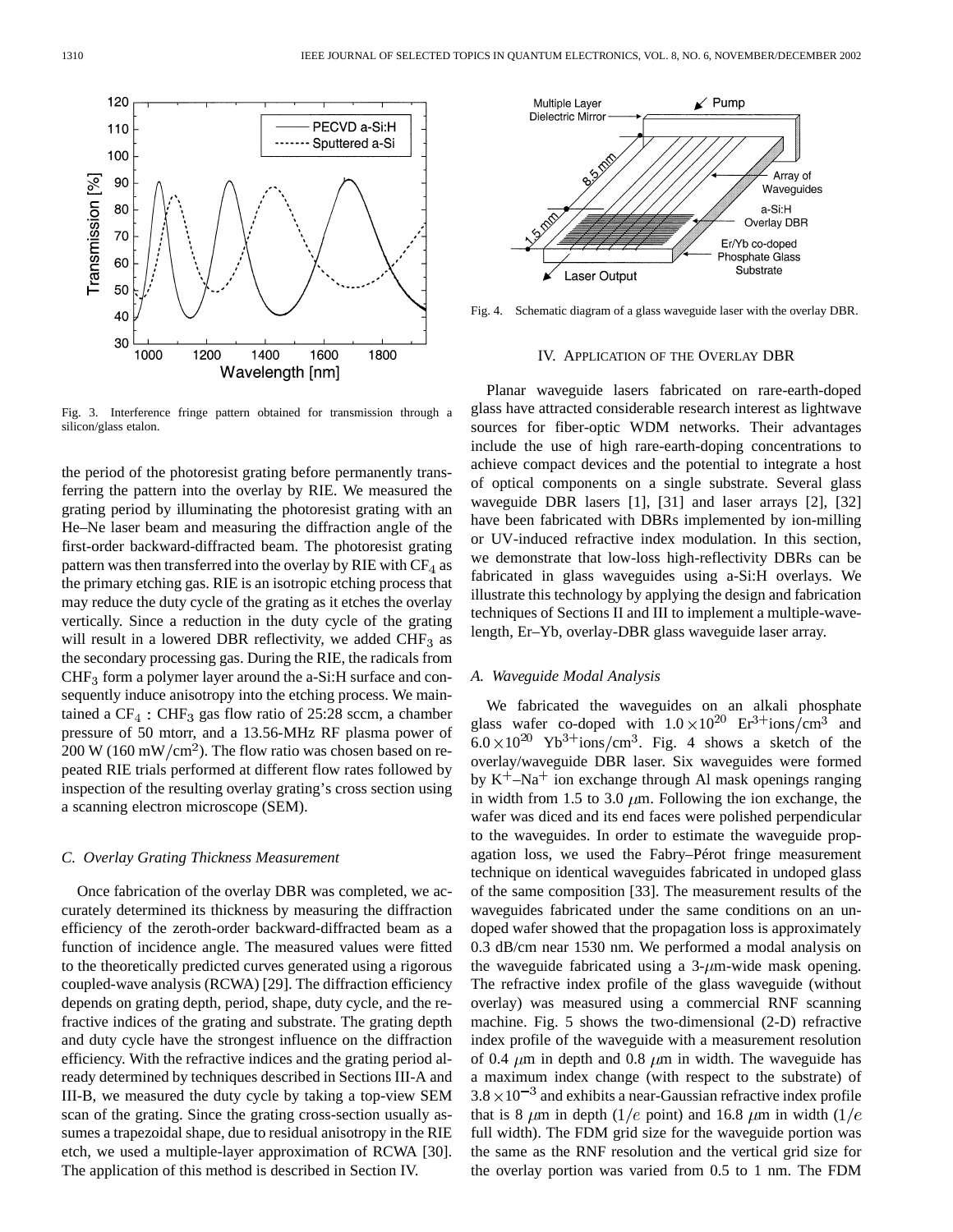

Fig. 5. RNF-scanned refractive index profile of a  $K^+$ -Na<sup>+</sup> ion-exchanged waveguide fabricated through a  $3-\mu$ m-wide mask opening.



Fig. 6. Additional loss, index change, and DBR reflectivity for 5000 periods as a function of overlay thickness calculated by 2-D fully vectorial FDM. The complex refractive index of a:Si-H and the RNF-scanned index profile of Fig. 5 are utilized for the mode solution.

calculation yields two TE mode-solutions near 1530 nm, with one barely above cutoff. With the same computational grid size in the glass and a grid size of 20 points in the overlay, we obtained the fundamental TE and TM mode solutions as the a-Si:H overlay thickness was varied from 0 to 50 nm. The corresponding propagation loss and change in mode effective index (the real part) of the fundamental TE modes are plotted in Fig. 6. These results are qualitatively similar to those obtained using the simplified four-layer analysis given in Section II-A. Note that both the change in effective index and the propagation loss increase very rapidly when the overlay thickness approaches about 50 nm. Mode profiles for 48- and 50-nm-thick overlays are also shown in Fig. 7 and illustrate the change in mode characteristics as a function of overlay thickness. It is observed that the peak of the mode intensity profile is shifted toward the overlay as the overlay thickness increases. The profiles are also deformed due to the presence of the overlay. As indicated in Fig. 7(d), the modal characteristics of the TM mode are much less affected by the presence of the overlay even though the TE and TM modes were nearly identical in the absence of the overlay. Thus, the overlay DBR

is not a high reflector for the TM mode. Based on the above modeling results, we chose a target overlay thickness of 47 nm, corresponding to a 77.2% DBR reflectivity and 1.49 dB/cm additional propagation loss, for a 2.5-mm-long DBR.

#### *B. Optimum Thickness Deposition*

With the target thickness determined, we performed the iteration cycle described in Section II. We set the duration of each incremental PECVD to be 2 min. In order to compensate for the changes in free-space/waveguide coupling and variations in the collecting efficiency for each throughput measurement, we excluded one waveguide from deposition by protecting it with metallic cover and measuring the overlay/waveguide throughput relative to this reference waveguide. Fig. 8 shows the changes in measured additional loss due to a 1-cm-long overlay as a function of the total deposition time. The optimum thickness was achieved for a total deposition time between 10–12 min. The measured additional loss after the final deposition was 3 dB/cm indicating that we missed our desired target thickness by approximately 1 nm. We proceeded with the final film that will yield DBR reflectivities of 89.2% and 99.6% for lengths of 0.25 and 0.5 cm (approximately 5000 and 10 000 periods), respectively. The thickness of the overlay was experimentally confirmed after the DBR was fabricated by measuring diffraction efficiency as described in Section III-C. Fig. 9 shows the measurement results superimposed with the RCWA calculations. The inset is the cross-sectional profile of the grating used in this analysis which was obtained from a top-view SEM scan of the structure. The excellent match between the experimental and calculation results confirms that the overlay thickness was in the vicinity of the targeted 48 nm.

# *C. DBR Characteristics*

We patterned a photoresist grating and reactive ion etched the pattern into the 48-nm-thick overlay using the procedures of Section III-B. Fig. 10 is a top-view SEM scan of the a-Si:H overlay DBR seen over the slightly recessed waveguide surface. The grating period was approximately 503 nm. The setup used to measure the spectral response of the overlay DBR consisted of a broad-band amplified spontaneous emission (ASE) source with polarization control and an optical spectrum analyzer (OSA). Light from the polarized ASE source was launched into the overlay DBR waveguide and an OSA scan of the throughput power was collected. Fig. 11 shows the results for a TE-polarized ASE input and a 2.5-mm-long DBR. This device exhibited a 13-dB transmission dip (95% reflectivity) with a 3-dB bandwidth of 0.61 nm. The reflectivity is in good agreement with the calculated results given in Section IV-B of 89.2%. Note that the nonuniform spectral response in the short-wavelength regions which lie immediately outside of the dip is not due to the DBR, but is a result of absorption by the erbium ions in the substrate. A TM-polarized input resulted in less than 2% reflectivity. The large reflection bandwidth is consistent with the high reflectivity and short length of the grating. The length of our high-reflectivity overlay DBR is the shortest reported to date in glass. It is also the first report of an a-Si:H overlay DBR on glass. The determination of the DBR-induced loss by direct measurement of the reflected light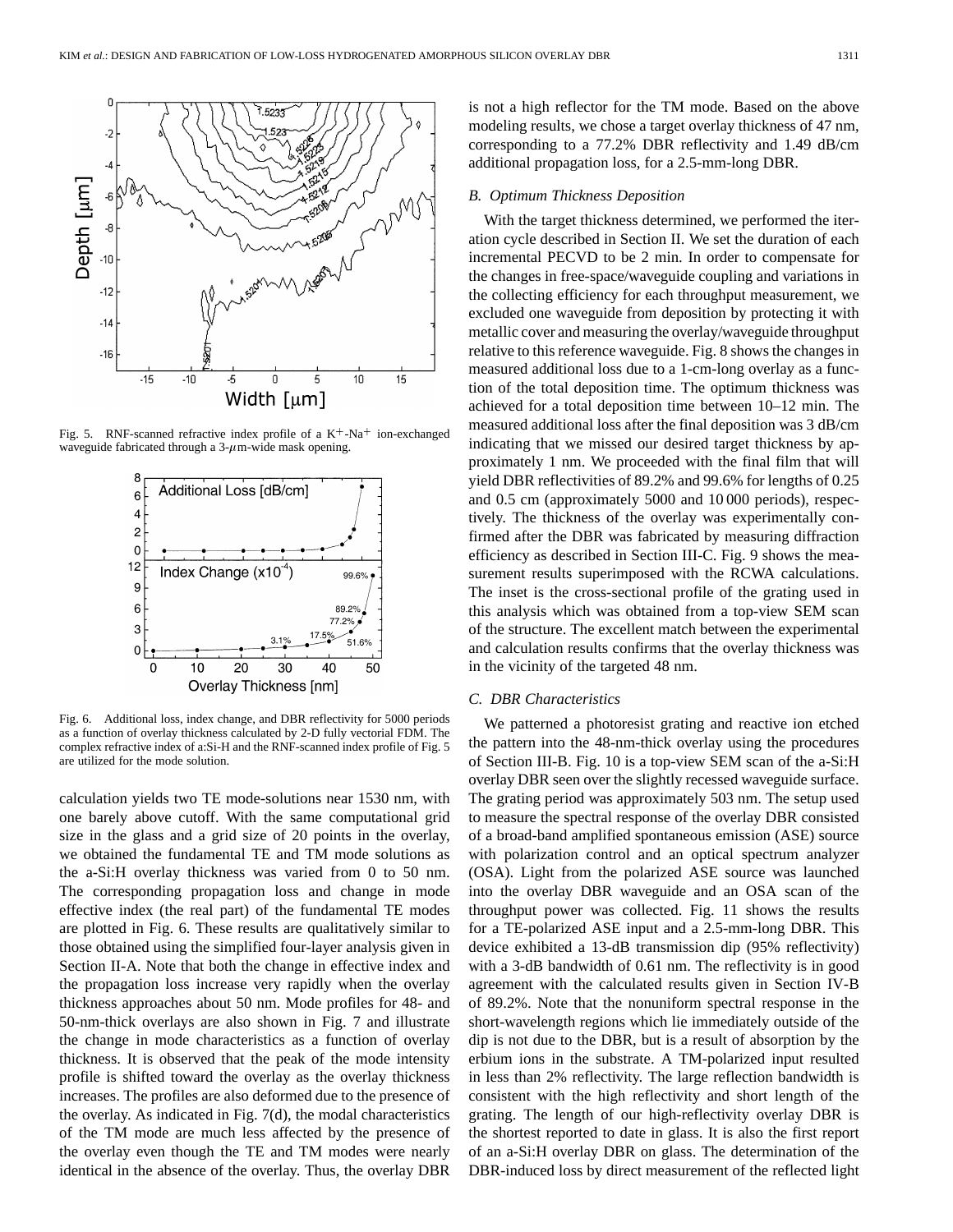

Fig. 7. Two-dimensional mode profiles of the overlay/waveguide structure showing the deformation of the mode as a function of overlay thickness. The degree of deformation parallels that of the index change and additional loss in Fig. 6.



Fig. 8. Measured changes in additional propagation loss due to the a-Si:H overlay as a function of deposition time.

was unsuccessful due to the difficulties we had in determining other sources of loss in our measurement setup. Throughput measurements, however, indicated that the DBR loss was approximately 2 dB/cm at wavelengths near the transmission dip. Considering the fact that only half of the overlay remains after formation of a grating with a 50% duty cycle, the loss is approximately 0.5 dB/cm higher than theoretically predicted. For our 2.5-mm DBR, the DBR-induced loss is 0.5 dB, which is comparable to the splicing loss between fibers with slightly different core sizes.



Fig. 9. Measurement of the zeroth-order backward diffraction efficiency for grating depth estimation. The results were fitted to the theoretical prediction of rigorous coupled-wave analysis. The cross-sectional profile and the duty cycle are determined based on the top-view SEM scan.

#### *D. Multiple-Wavelength Laser Array*

As depicted in Fig. 4, the laser array was completed by attaching an external reflector to the waveguide facet on the side opposite to the overlay DBR. The multiple-layer dielectric mirror had a 95% reflectivity near 1530 nm and 86% transmission near 980 nm. Index-matching liquid was used to reduce the Fresnel loss at the waveguide–air–mirror interface. We pumped the overlay DBR waveguide laser with a multimode laser diode that was temperature-tunable near 980 nm. The pump beam was coupled into the waveguide from the external reflector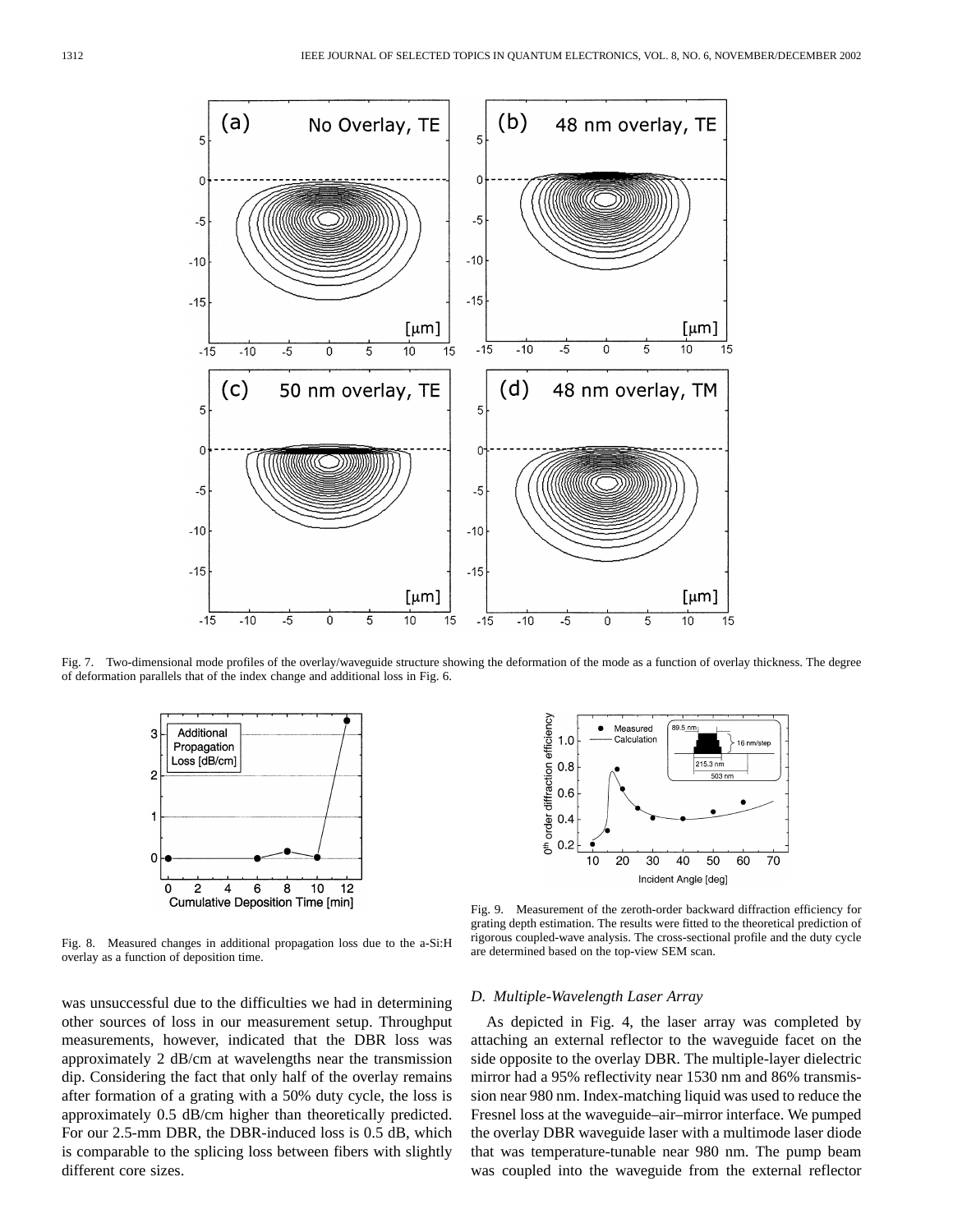

Fig. 10. Top-view SEM scan of an a-Si:H overlay DBR over an ion-exchanged glass waveguide surface. The waveguide surface is slightly recessed due to the mask etching process.



Fig. 11. A 13-dB transmission dip was observed from a 2.5-mm-long a-Si:H overlay DBR. The 3-dB bandwidth is 0.61 nm.

side using a  $4 \times$  microscope objective lens and the laser output was collected with a  $20 \times$  microscope objective lens. We used a multiple layer dielectric filter to block the residual pump beam at the output. In order to accurately determine the laser performance, we measured the launching efficiency of the pump beam using an undoped waveguide sample. We observed lasing from all six a-Si:H overlay DBR lasers. The best lasing performance was obtained from a waveguide formed through a 3- $\mu$ m-wide mask opening. The lasing characteristics of this waveguide are presented in Fig. 12(a). This laser had an 8.5-mm-long gain section. We reduce the length of the overlay DBR section from 2.5 to 1.5 mm by RIE in order to increase the slope efficiency of the laser. The reflectivity of the overlay DBR was reduced to about 50% accordingly. The launched pump power threshold was 29 mW and the slope efficiency was 8.5%. The inset of Fig. 12(a) is an OSA scan of laser output with a spectral resolution of 0.07 nm. The laser output was TE polarized. The best performance was obtained when the diode pump wavelength was tuned to 974 nm. In comparison, the 17-mm-long, ion-milled DBR, glass waveguide laser reported by Veasey *et al.* [2] showed a slope efficiency of 26% and a launched pump power threshold power of 50 mW when pumped by a Ti:sapphire laser operating at 974 nm. A 22-mm-long DBR



Fig. 12. (a) The performance of a completed overlay DBR glass waveguide laser. The inset shows the OSA scan of the output spectrum. (b) Multiple-wavelength characteristics of the laser array. The lasing wavelength is in good linear relation with the mask opening for the waveguide fabrication.

(ion-milled in glass) waveguide laser reported by Callicoatt *et al.* [31] had a 15-mW output power when pumped by two laser diodes with 150 mW of total launched pump power. The glass waveguide DBR laser reported by Madasamy *et al.* was 3.2 cm long, including a 0.5-cm DBR section (ion-milled in glass), and lased with a 13% slope efficiency and a 60-mW launched threshold power when pumped by an unspecified source [32]. Our laser exhibited a low lasing threshold with a shortest DBR thus indicating that a high level of interaction exists between the waveguide and the surface corrugation. The slope efficiency is lower than values reported by others for Er/Yb DBR waveguide lasers but it can be increased at the expense of the lasing threshold which is low in our case. Furthermore, we expect that the slope efficiency can be improved by using a narrow linewidth pump source tuned to the optimum pump wavelength. Due to the limitation in our pump source, we were not able to investigate the laser's performance at high pump powers. We, however, expect that the slope efficiency would not be degraded at these higher pump power levels based on previous reports of a laser with similar characteristics [2]. Fig. 12(b) shows the multiple-wavelength characteristic of the laser array. Note that the lasing wavelengths are linearly related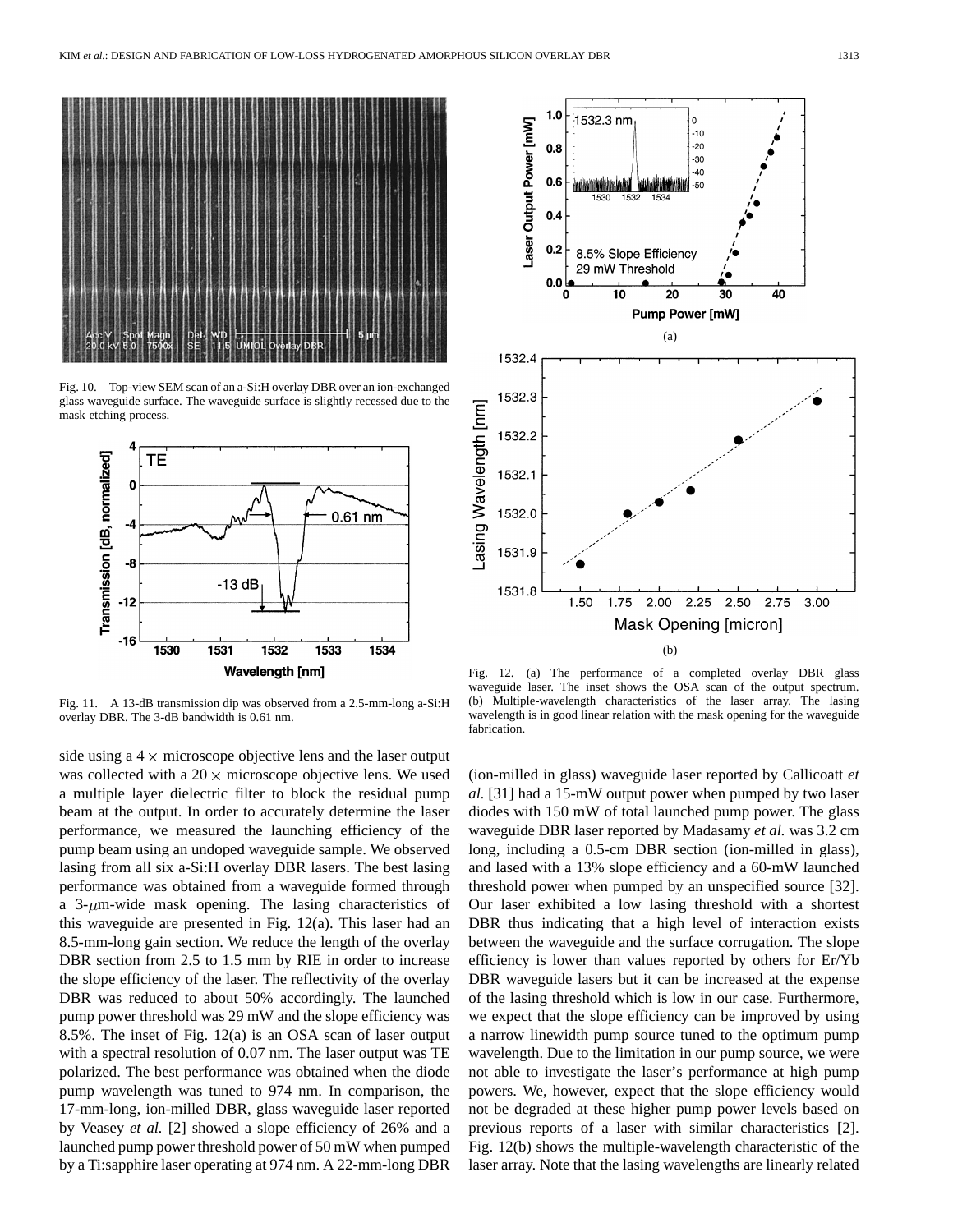to the width of the ion-exchange mask opening and the average channel spacing between adjacent wavelengths is on the order of 0.15 nm.

#### V. CONCLUSION

We have demonstrated that short low-loss DBR reflectors can be incorporated into low-index-contrast glass waveguides by using a high refractive index overlay. In order to minimize the loss induced by the overlay and ease fabrication, we selected the overlay material to be a-Si:H deposited by PECVD. PECVD a-Si:H has low inherent infrared absorption because the dangling bonds are passivated with hydrogen. In order to balance the enhanced reflectivity of the overlay DBR with the increased overlay-induced loss, we established an analytic procedure to compute the reflectivity and loss as a function of overlay thickness. Waveguide characterization by 2-D RNF scanning, overlay complex refractive index characterization by the interference-fringe measurements, and modal analysis by fully vectorial 2-D FDM were adopted for these theoretical calculations. Using these results, a target value for the overlay thickness was chosen and an iterative procedure, based on propagation loss measurements, was instituted to deposit films of the appropriate target thickness. A 2.5-mm-long overlay DBR was fabricated which exhibited a 13-dB transmission dip (95% reflectivity) with a 3-dB bandwidth of 0.61 nm. The procedure was also successfully applied to fabricate a multiple-wavelength array of seven Er/Yb overlay DBR lasers. Each laser contained a gain section of length 8.5 mm and an overlay DBR section of length 1.5 mm. Lasing was observed from all seven of the waveguide lasers with an average wavelength channel spacing of 0.15 nm. The lasing wavelength was linearly related to the width of the mask-opening used for waveguide formation. The best laser among the seven had a launched pump power threshold of 29 mW and a slope efficiency of 8.5%. In the future, the thermooptic and nonlinear properties of a-Si:H may be used to demonstrate electrical and all-optical control of overlay DBR.

#### **REFERENCES**

- [1] J. E. Roman and K. A. Winick, "Neodymium-doped glass channel waveguide laser containing integrated distributed Bragg reflector," *Appl. Phys. Lett.*, vol. 61, no. 23, pp. 2744–2746, 1992.
- [2] D. L. Veasey, D. S. Funk, N. A. Sanford, and J. S. Hayden, "Arrays of distributed-Bragg-reflector waveguide lasers at 1536 nm in Yb/Er codoped phosphate glass," *Appl. Phys. Lett.*, vol. 74, no. 6, pp. 789–791, 1999.
- [3] T. Kitagawa, F. Bilodeau, B. Malo, S. Theriault, J. Albert, D. C. Jihnson, K. O. Hill, K. Hattori, and Y. Hibino, "Single-frequency  $Er<sup>3+</sup>$ -doped silica-based planar waveguide laser with integrated photo-imprinted Bragg reflectors," *Electron. Lett.*, vol. 30, no. 16, pp. 1311–1312, 1994.
- [4] S. Guldberg-Kjaer, J. Hubner, M. Kristensen, C. Laurent-Lund, M. R. Poulsen, and M. W. Sckerl, "Planar waveguide laser in Er/Al-doped germanosilicate," *Electron. Lett.*, vol. 35, no. 4, pp. 302–303, 1999.
- C. P. Hussell and R. V. Ramaswamy, "High-index overlay for high reflectance DBR gratings in LiNbO<sub>3</sub> channel waveguides," *IEEE Photon. Technol. Lett.*, vol. 9, pp. 636–638, May 1997.
- [6] T. Conese, R. Tavlykaev, C. P. Hussell, and R. V. Ramaswamy, "Finite element analysis of  $LiNbO<sub>3</sub>$  waveguides with Si or  $Si/SiO<sub>2</sub>$  overlay," *J. Lightwave Technol.*, vol. 16, pp. 1113–1122, June 1998.
- [7] G. Cocorullo, F. G. Della Corte, R. De Rosa, I. Rendina, A. Rubino, and E. Terzini, "Amorphous silicon-based guided-wave passive and active devices for silicon integrated optoelectronics," *IEEE J. Select Topic Quantum Electron.*, vol. 4, no. 6, pp. 997–1002, 1998.
- [8] R. M. Ribeiro, L. R. Kawase, W. Margulis, B. Lesche, B. Sahlgren, R. Stubbe, and K. Kleveby, "All-optical control of Bragg grating in semiconductor-coated D-shaped fiber," *Opt. Lett.*, vol. 24, no. 7, pp. 454–456, 1999.
- [9] S. Pissadakis, M. N. Zervas, D. A. Sager, and J. S. Wilkinson, "Superstrate index control of waveguide grating reflectivity," *Opt. Lett.*, vol. 27, no. 5, pp. 327–329, 2002.
- [10] S. Pissadakis, L. Reekie, M. N. Zervas, J. S. Wilkinson, and G. Kiriakidis, "Gratings in indium oxide film overlayers on ion-exchanged waveguides by excimer laser micromachining," *Appl. Phys. Lett.*, vol. 78, pp. 694–696, 2001.
- [11] R. F. Carson and T. E. Batchman, "Multimode phenomena in semiconductor-clad dielectric optical waveguide structures," *Appl. Opt.*, vol. 29, no. 18, pp. 2769–2780, 1990.
- [12] K. H. Rollke and W. Sohler, "Metal-clad waveguide as cutoff polarizer for integrated-optics," *IEEE J. Quantum. Electron.*, vol. QE-13, pp. 141–145, Apr. 1977.
- [13] T. E. Batchman and J. R. Peeler, "GaAs clad optical-waveguides," *IEEE J. Quantum. Electron.*, vol. QE-14, pp. 327–329, May 1978.
- [14] T. E. Batchman and G. M. McWright, "Mode-coupling between dielectric and semiconductor planar waveguides," *IEEE J. Quantum. Electron.*, vol. QE-18, pp. 782–788, Apr. 1982.
- [15] I. S. Mauchline and G. Stewart, "Glass integrated-optic channel-dropping filters," *Opt. Lett.*, vol. 18, no. 21, pp. 1801–1803, 1993.
- [16] D. L. Veasey, R. K. Hickernell, D. R. Larson, and T. E. Batchman, "Waveguide polarizers with hydrogenated amorphous silicon claddings," *Opt. Lett.*, vol. 16, no. 10, pp. 717–719, 1991.
- [17] D. L. Veasey and D. R. Larson, "Integrated optical polarization-discriminating receiver in glass," *J. Lightwave Technol.*, vol. 13, pp. 2244–2249, Nov. 1995.
- [18] W. V. Sorin, P. Xorabedian, and S. A. Newton, "Tunable single-mode fiber reflective grating filter," *J. Lightwave Technol.*, vol. 5, pp. 1199–1202, Sept. 1987.
- [19] A. Alvarez-Herrero, H. Guerrero, T. Belenguer, and D. Levy, "Highsensitivity temperature sensor based on overlay on side-polished fibers, *IEEE Photon Technol. Lett.*, vol. 12, pp. 1043–1046, Aug. 2000.
- [20] K. Schlereth and M. Tacke, "The complex propagation constant of multilayer waveguides: An algorithm for a personal computer," *IEEE J. Quantum. Electron.*, vol. 26, pp. 627–630, Apr. 1990.
- [21] K. A. Winick, "Effective index method and coupled-mode theory for almost periodic waveguide gratings-a comparison," *Appl. Opt.*, vol. 31, no. 6, pp. 757–764, 1992.
- [22] P. Lusse, P. Stuwe, J. Schule, and H. G. Unger, "Analysis of vectorial mode fields in optical wave-guides by a new finite-difference method," *J. Lightwave Technol.*, vol. 12, pp. 487–494, Mar. 1994.
- [23] D. L. Veasey, D. R. Larson, and T. E. Batchman, "In-situ optimization of coupling between semiconductor claddings and dielectric waveguides," *J. Appl. Phys.*, vol. 68, no. 7, pp. 3753–3755, 1990.
- [24] R. A. Street, *Hydrogenated Amorphous Silicon*. Cambridge, U.K.: Cambridge Univ. Press, 1991.
- [25] M. Zelikson, J. Salzman, K. Weiser, and J. Kanicki, "Enhanced electro-optic effect in amorphous hydrogenated silicon based waveguides," *Appl. Phys. Lett.*, vol. 61, no. 14, pp. 1664–1666, 1992.
- [26] L. Vriens and W. Rippens, "Optical constants of absorbing thin solid films on a substrate," *Appl. Opt.*, vol. 22, no. 24, pp. 4105–4110, 1983.
- [27] G. Cocorullo, F. G. Della Corte, I. Rendina, C. Minarini, A. Rubino, and E. Terzini, "Amorphous silicon waveguides and light modulators for integrated photonics realized by low-temperature plasma-enhanced chemical-vapor deposition," *Opt. Lett.*, vol. 21, no. 24, pp. 2002–2004, 1996.
- [28] R. Kashyap, *Fiber Bragg Gratings*. San Diego, CA: Academic, 1999, pp. 74–77.
- [29] M. G. Moharam, D. A. Pommet, E. B. Grann, and T. K. Gaylord, "Formulation for stable and efficient implementation of the rigorous coupled-wave analysis of binary gratings," *J. Opt. Soc. Amer. A*, vol. 12, no. 5, pp. 1068–1076, 1995.
- [30] -, "Stable implementation of the rigorous coupled-wave analysis for surface-relief gratings: Enhanced transmittance matrix approach," *J. Opt. Soc. Amer. A*, vol. 12, no. 5, pp. 1077–1086, 1995.
- [31] B. E. Callicoatt, J. B. Schlager, K. L. Silverman, R. K. Hickernell, R. P. Mirin, N. A. Sanford, J. S. Hayden, S. Conzone, and R. Simpson, "Single-frequency and mode-locked Er/Yb co-doped waveguide lasers," in *Proc. LEOS Annual Meeting*, San Diego, CA, 2001, WW1, pp. 576–577.
- [32] P. Madasamy, G. N. Conti, P. Poyhonen, Y. Hu, M. M. Morrell, D. F. Geraghty, S. Honkanen, and N. Peyghambarian, "Waveguide distributed Bragg reflector laser arrays in erbium doped glass made by dry Ag film ion exchange," *Opt. Eng.*, vol. 41, no. 5, pp. 1084–1086, 2002.
- [33] R. Regener and W. Sohler, "Loss in low-finesse Ti-LiNbO<sub>3</sub> optical wave-guide resonators," *Appl. Phys. B*, vol. B36, pp. 143–147, 1985.